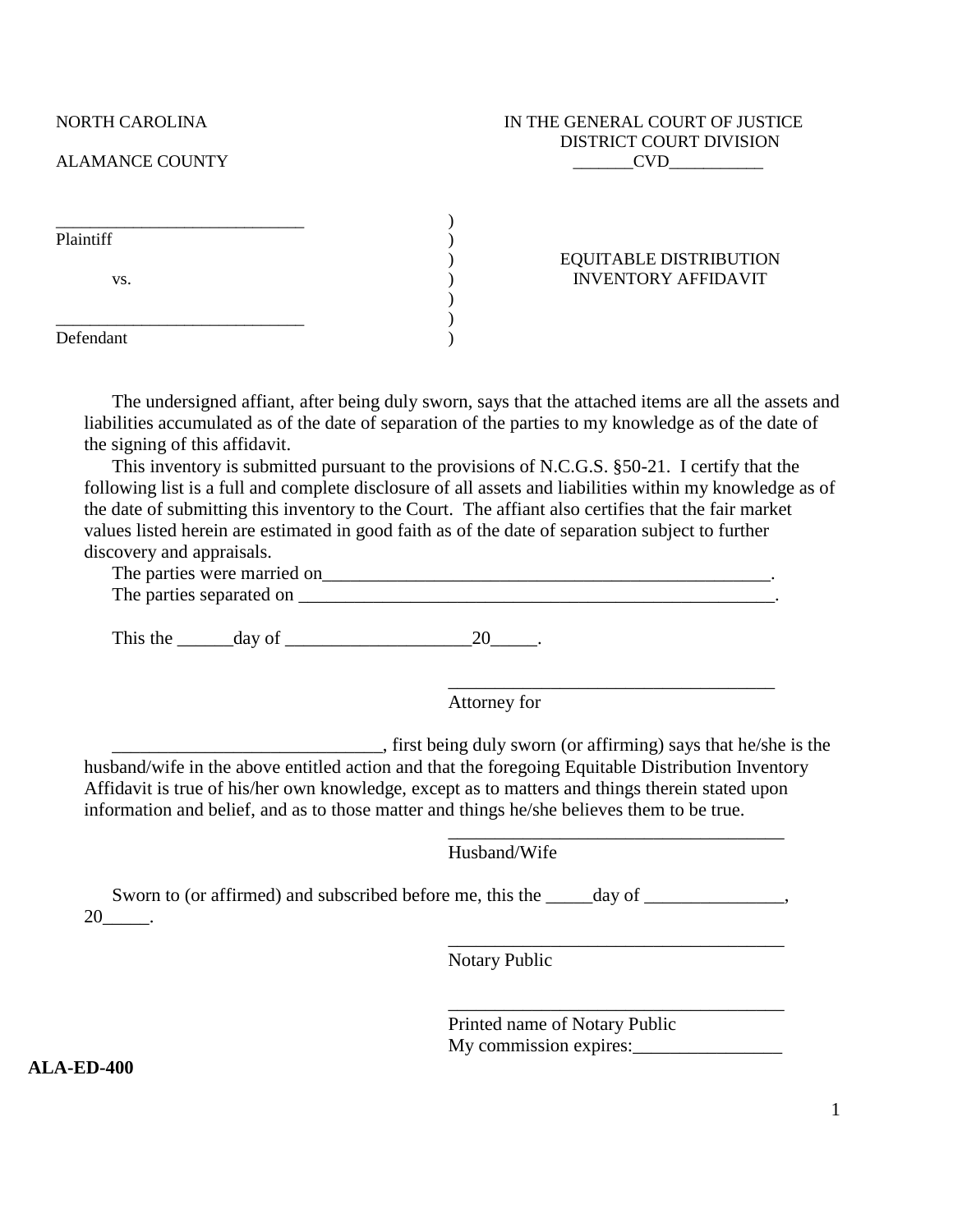| <b>ITEM</b><br>NO. | ITEM OF MARITAL PROPERTY | NET VALUE | $POSS=N$<br>${\tt P\,OR\,D}$ | ${\rm TO}$ ${\rm BE}$<br>PLAINTIFF=S | ${\rm TO}$ ${\rm BE}$<br>DEFENDANT=S |
|--------------------|--------------------------|-----------|------------------------------|--------------------------------------|--------------------------------------|
|                    |                          |           |                              |                                      |                                      |
|                    |                          |           |                              |                                      |                                      |
|                    |                          |           |                              |                                      |                                      |
|                    |                          |           |                              |                                      |                                      |
|                    |                          |           |                              |                                      |                                      |
|                    |                          |           |                              |                                      |                                      |
|                    |                          |           |                              |                                      |                                      |
|                    |                          |           |                              |                                      |                                      |
|                    |                          |           |                              |                                      |                                      |
|                    |                          |           |                              |                                      |                                      |
|                    |                          |           |                              |                                      |                                      |
|                    |                          |           |                              |                                      |                                      |
|                    |                          |           |                              |                                      |                                      |
|                    |                          |           |                              |                                      |                                      |
|                    |                          |           |                              |                                      |                                      |
|                    |                          |           |                              |                                      |                                      |

# SCHEDULE A - MARITAL PROPERTY - AGREE ON VALUE AND DISTRIBUTION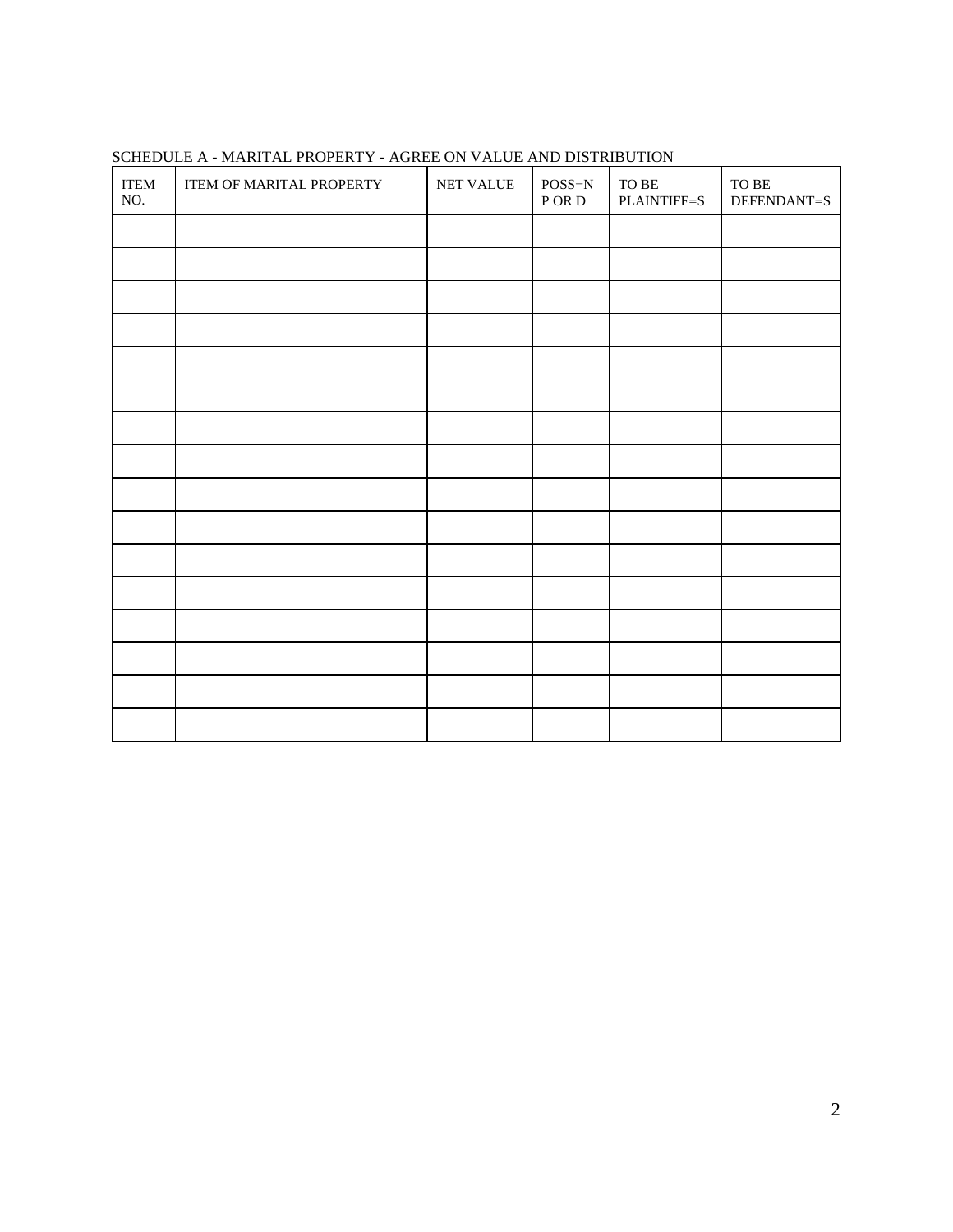| <b>ITEM</b><br>NO. | ITEM OF MARITAL PROPERTY | NET VALUE | $POSS=N$<br>P OR D | ${\rm TO}$ ${\rm BE}$<br>PLAINTIFF=S | ${\rm TO}$ ${\rm BE}$<br>DEFENDANT=S |
|--------------------|--------------------------|-----------|--------------------|--------------------------------------|--------------------------------------|
|                    |                          |           |                    |                                      |                                      |
|                    |                          |           |                    |                                      |                                      |
|                    |                          |           |                    |                                      |                                      |
|                    |                          |           |                    |                                      |                                      |
|                    |                          |           |                    |                                      |                                      |
|                    |                          |           |                    |                                      |                                      |
|                    |                          |           |                    |                                      |                                      |
|                    |                          |           |                    |                                      |                                      |
|                    |                          |           |                    |                                      |                                      |
|                    |                          |           |                    |                                      |                                      |
|                    |                          |           |                    |                                      |                                      |
|                    |                          |           |                    |                                      |                                      |
|                    |                          |           |                    |                                      |                                      |
|                    |                          |           |                    |                                      |                                      |
|                    |                          |           |                    |                                      |                                      |
|                    |                          |           |                    |                                      |                                      |
|                    |                          |           |                    |                                      |                                      |

# SCHEDULE (a) - Divisible Property - AGREE ON VALUE AND DISTRIBUTION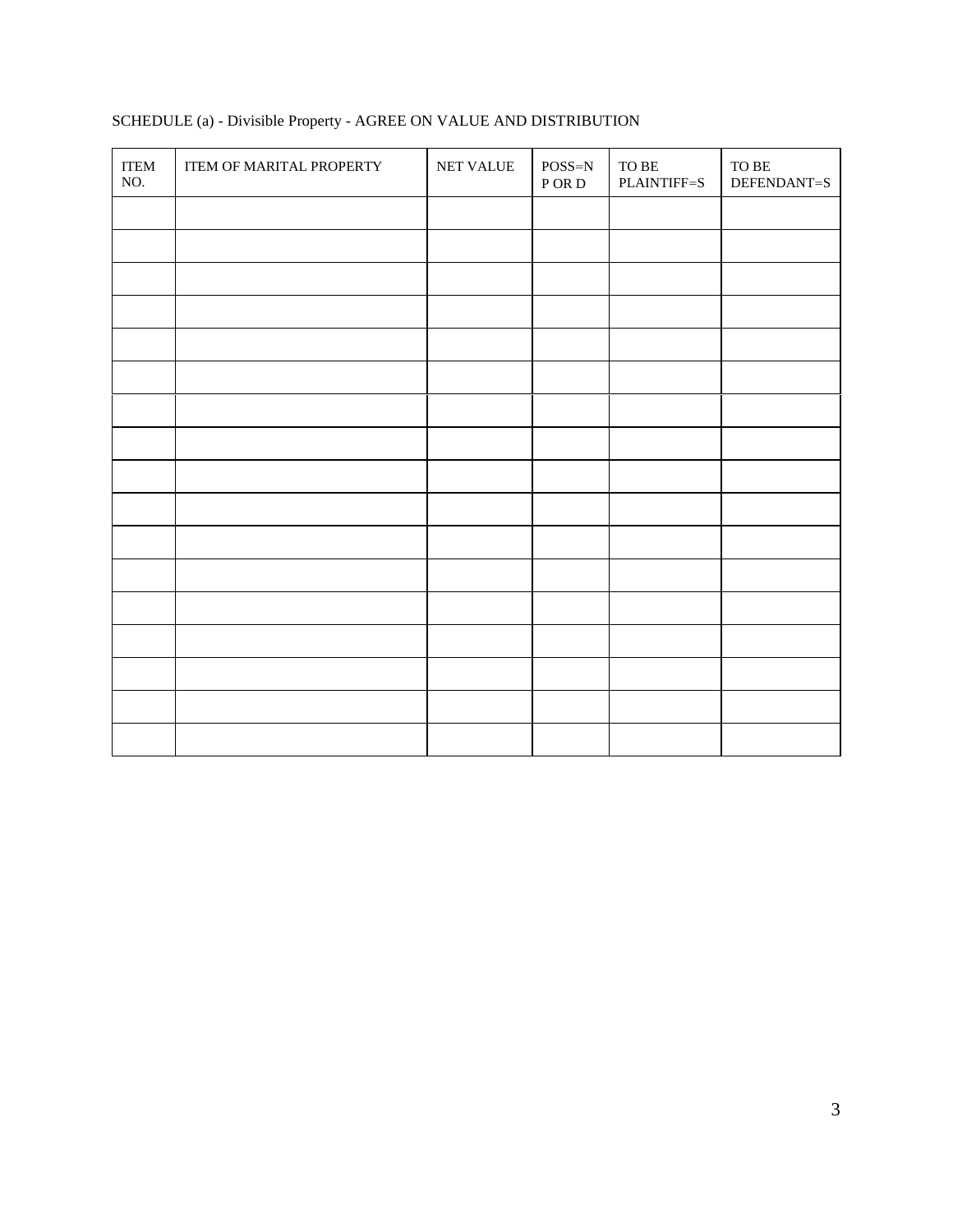| <b>ITEM</b><br>NO. | ITEM OF MARITAL PROPERTY | $\mbox{P=S}\xspace$ NET<br>VALUE | $\mathbf{D}\text{=} \mathbf{S} \; \mathbf{NET}$<br>$\ensuremath{\mathsf{VALUE}}$ | ${\rm TO}$ ${\rm BE}$<br>$P = S/D = S$ | ${\tt POSS}$<br>$\mathbf{P}/\mathbf{D}$ | $({\rm JUDGE})$ NET<br><b>VALUE</b> |
|--------------------|--------------------------|----------------------------------|----------------------------------------------------------------------------------|----------------------------------------|-----------------------------------------|-------------------------------------|
|                    |                          |                                  |                                                                                  |                                        |                                         |                                     |
|                    |                          |                                  |                                                                                  |                                        |                                         |                                     |
|                    |                          |                                  |                                                                                  |                                        |                                         |                                     |
| $\bullet$          |                          |                                  |                                                                                  |                                        |                                         |                                     |
|                    |                          |                                  |                                                                                  |                                        |                                         |                                     |
|                    |                          |                                  |                                                                                  |                                        |                                         |                                     |
|                    |                          |                                  |                                                                                  |                                        |                                         |                                     |
|                    |                          |                                  |                                                                                  |                                        |                                         |                                     |
|                    |                          |                                  |                                                                                  |                                        |                                         |                                     |
|                    |                          |                                  |                                                                                  |                                        |                                         |                                     |
| $\bullet$          |                          |                                  |                                                                                  |                                        |                                         |                                     |
|                    |                          |                                  |                                                                                  |                                        |                                         |                                     |
|                    |                          |                                  |                                                                                  |                                        |                                         |                                     |
|                    |                          |                                  |                                                                                  |                                        |                                         |                                     |
|                    |                          |                                  |                                                                                  |                                        |                                         |                                     |
|                    |                          |                                  |                                                                                  |                                        |                                         |                                     |
|                    |                          |                                  |                                                                                  |                                        |                                         |                                     |
|                    |                          |                                  |                                                                                  |                                        |                                         |                                     |
|                    |                          |                                  |                                                                                  |                                        |                                         |                                     |
|                    |                          |                                  |                                                                                  |                                        |                                         |                                     |
|                    |                          |                                  |                                                                                  |                                        |                                         |                                     |
|                    |                          |                                  |                                                                                  |                                        |                                         |                                     |
|                    |                          |                                  |                                                                                  |                                        |                                         |                                     |
|                    |                          |                                  |                                                                                  |                                        |                                         |                                     |
|                    |                          |                                  |                                                                                  |                                        |                                         |                                     |
|                    |                          |                                  |                                                                                  |                                        |                                         |                                     |
|                    |                          |                                  |                                                                                  |                                        |                                         |                                     |

# SCHEDULE B - AGREE ON DISTRIBUTION; DISAGREE ON VALUE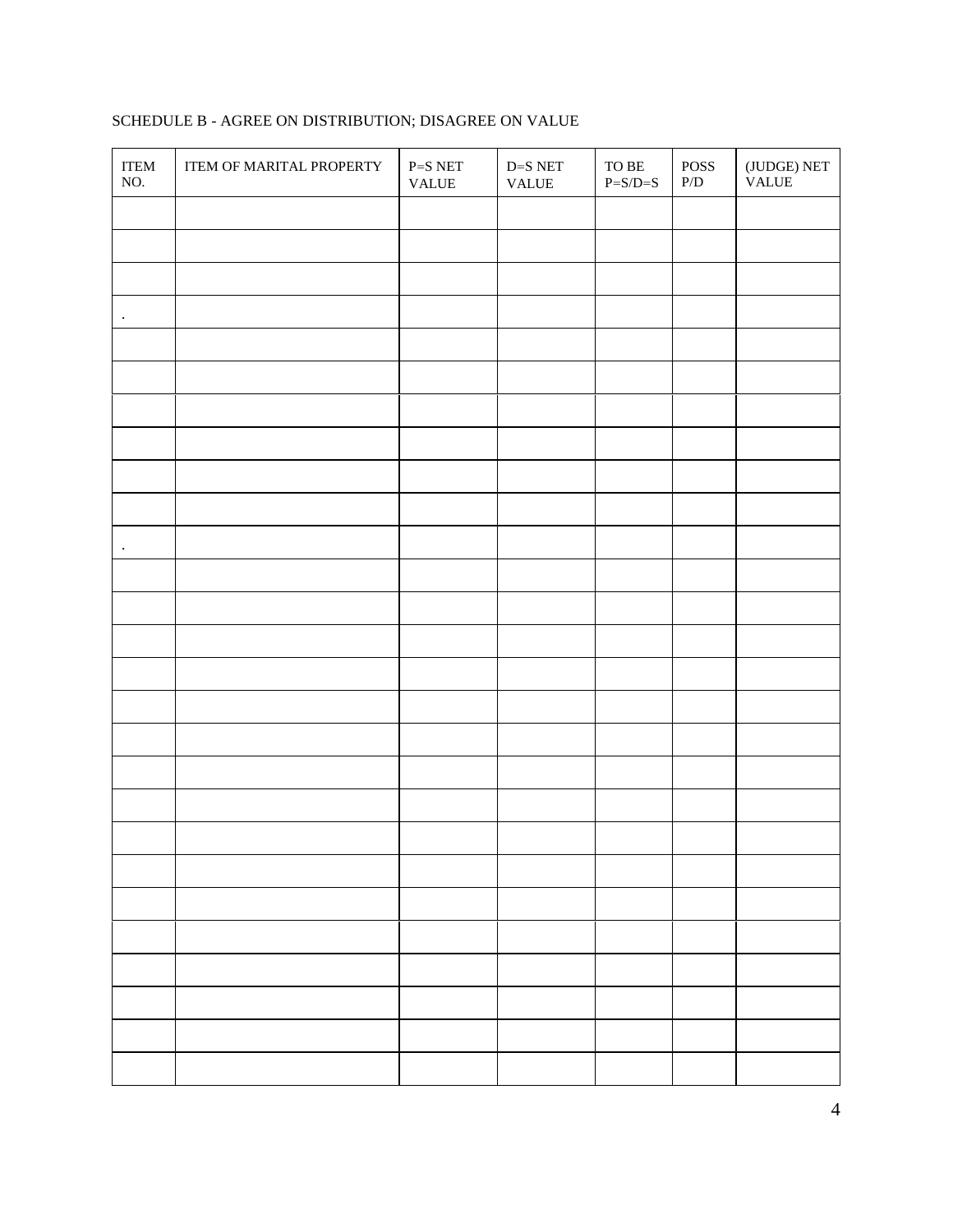| <b>ITEM</b><br>NO. | <b>ITEM OF MARITAL</b><br><b>PROPERTY</b> | $P = SNET$<br><b>VALUE</b> | $\mathbf{D}\text{=} \mathbf{S}\ \mathbf{NET}$<br><b>VALUE</b> | ${\rm TO}$ BE<br>$P = S/D = S$ | POSS P/D | $({\rm JUDGE})$ NET<br><b>VALUE</b> |
|--------------------|-------------------------------------------|----------------------------|---------------------------------------------------------------|--------------------------------|----------|-------------------------------------|
|                    |                                           |                            |                                                               |                                |          |                                     |
|                    |                                           |                            |                                                               |                                |          |                                     |
|                    |                                           |                            |                                                               |                                |          |                                     |
|                    |                                           |                            |                                                               |                                |          |                                     |
|                    |                                           |                            |                                                               |                                |          |                                     |
|                    |                                           |                            |                                                               |                                |          |                                     |
|                    |                                           |                            |                                                               |                                |          |                                     |
|                    |                                           |                            |                                                               |                                |          |                                     |
|                    |                                           |                            |                                                               |                                |          |                                     |
|                    |                                           |                            |                                                               |                                |          |                                     |
|                    |                                           |                            |                                                               |                                |          |                                     |
|                    |                                           |                            |                                                               |                                |          |                                     |
|                    |                                           |                            |                                                               |                                |          |                                     |
|                    |                                           |                            |                                                               |                                |          |                                     |
|                    |                                           |                            |                                                               |                                |          |                                     |
|                    |                                           |                            |                                                               |                                |          |                                     |
|                    |                                           |                            |                                                               |                                |          |                                     |

# SCHEDULE (b) - Divisible Property -AGREE ON DISTRIBUTION; DISAGREE ON VALUE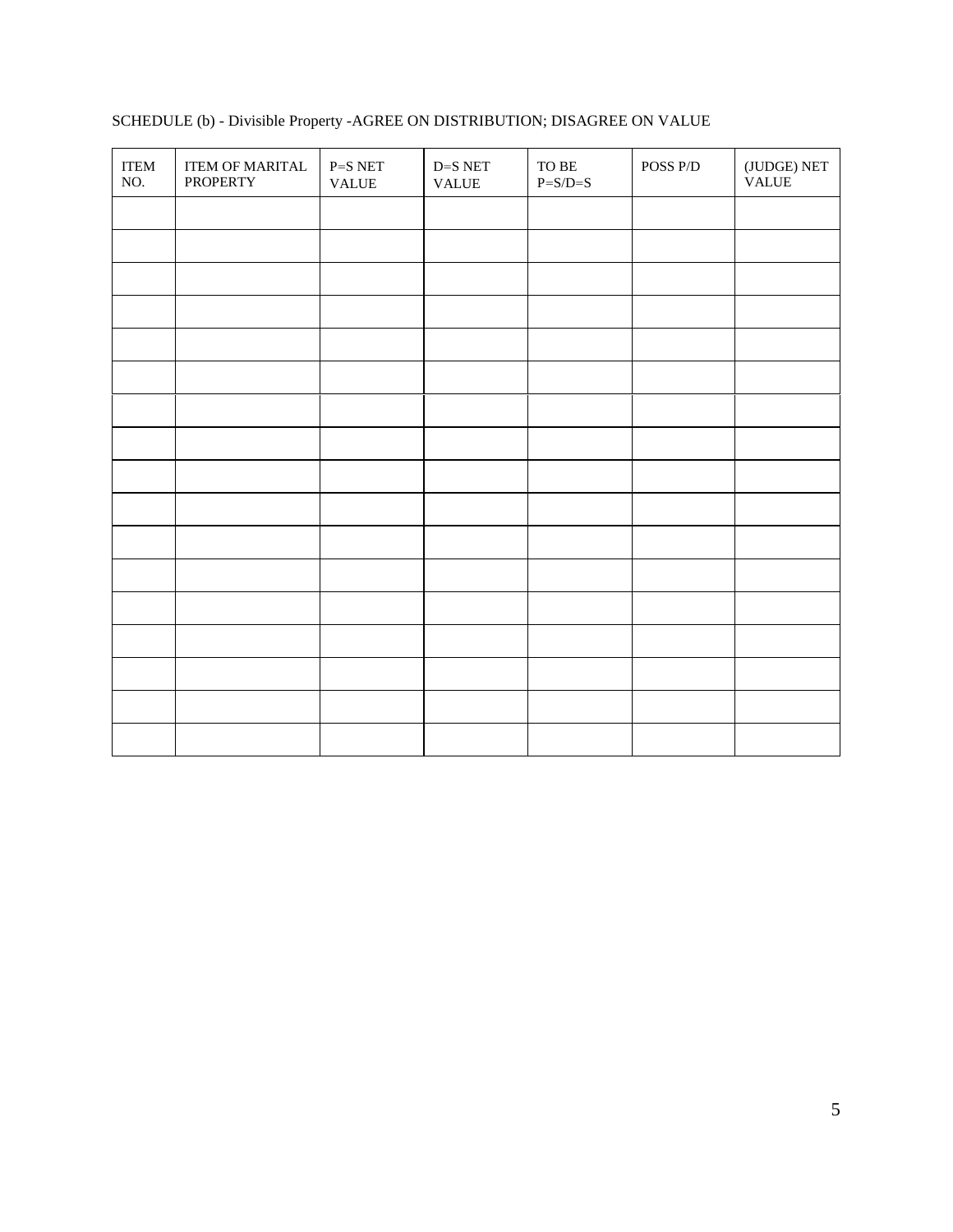| <b>ITEM</b><br>NO. | ITEM OF MARITAL PROPERTY | NET VALUE | <b>POSS</b><br>$\mathbf{P}/\mathbf{D}$ | $\, {\bf P}$<br><b>WANTS</b> | D<br><b>WANTS</b> | JUDGE ONLY<br>${\rm TO}$ BE<br>$D=S$ | $P=S$ |
|--------------------|--------------------------|-----------|----------------------------------------|------------------------------|-------------------|--------------------------------------|-------|
|                    |                          |           |                                        |                              |                   |                                      |       |
|                    |                          |           |                                        |                              |                   |                                      |       |
|                    |                          |           |                                        |                              |                   |                                      |       |
|                    |                          |           |                                        |                              |                   |                                      |       |
|                    |                          |           |                                        |                              |                   |                                      |       |
|                    |                          |           |                                        |                              |                   |                                      |       |
|                    |                          |           |                                        |                              |                   |                                      |       |
|                    |                          |           |                                        |                              |                   |                                      |       |
|                    |                          |           |                                        |                              |                   |                                      |       |
|                    |                          |           |                                        |                              |                   |                                      |       |
|                    |                          |           |                                        |                              |                   |                                      |       |
|                    |                          |           |                                        |                              |                   |                                      |       |
|                    |                          |           |                                        |                              |                   |                                      |       |
|                    |                          |           |                                        |                              |                   |                                      |       |
|                    |                          |           |                                        |                              |                   |                                      |       |
|                    |                          |           |                                        |                              |                   |                                      |       |
|                    |                          |           |                                        |                              |                   |                                      |       |

# SCHEDULE C: MARITAL PROPERTY - AGREE ON VALUE; DISAGREE ON DISTRIBUTION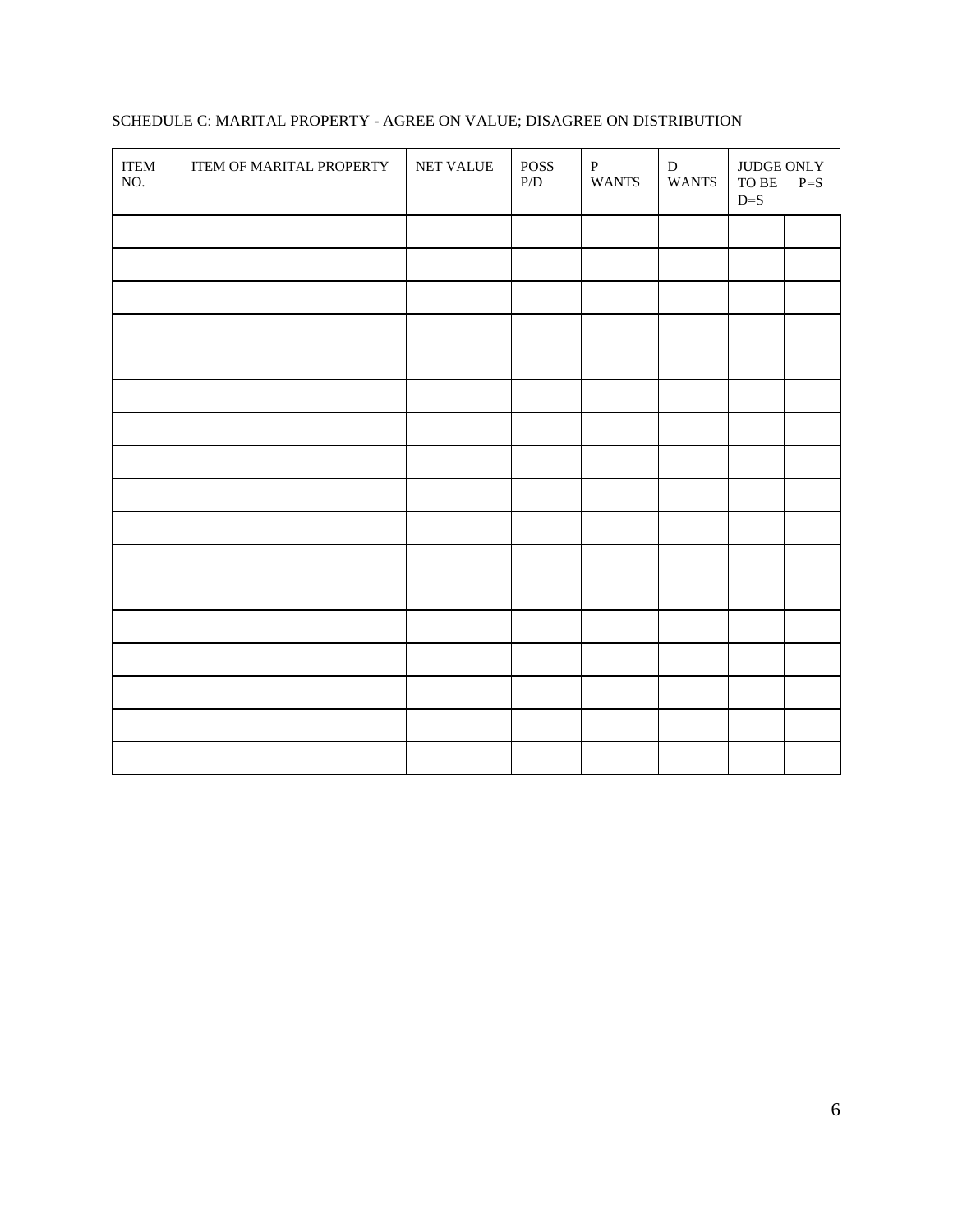| <b>ITEM</b><br>NO. | ITEM OF MARITAL PROPERTY | NET VALUE | <b>POSS</b><br>$\mathbf{P}/\mathbf{D}$ | $\, {\bf P}$<br><b>WANTS</b> | D<br><b>WANTS</b> | JUDGE ONLY<br>${\rm TO}$ BE<br>$D=S$ | $P=S$ |
|--------------------|--------------------------|-----------|----------------------------------------|------------------------------|-------------------|--------------------------------------|-------|
|                    |                          |           |                                        |                              |                   |                                      |       |
|                    |                          |           |                                        |                              |                   |                                      |       |
|                    |                          |           |                                        |                              |                   |                                      |       |
|                    |                          |           |                                        |                              |                   |                                      |       |
|                    |                          |           |                                        |                              |                   |                                      |       |
|                    |                          |           |                                        |                              |                   |                                      |       |
|                    |                          |           |                                        |                              |                   |                                      |       |
|                    |                          |           |                                        |                              |                   |                                      |       |
|                    |                          |           |                                        |                              |                   |                                      |       |
|                    |                          |           |                                        |                              |                   |                                      |       |
|                    |                          |           |                                        |                              |                   |                                      |       |
|                    |                          |           |                                        |                              |                   |                                      |       |
|                    |                          |           |                                        |                              |                   |                                      |       |
|                    |                          |           |                                        |                              |                   |                                      |       |
|                    |                          |           |                                        |                              |                   |                                      |       |
|                    |                          |           |                                        |                              |                   |                                      |       |
|                    |                          |           |                                        |                              |                   |                                      |       |
|                    |                          |           |                                        |                              |                   |                                      |       |

# SCHEDULE (c): Divisible Property - AGREE ON VALUE; DISAGREE ON DISTRIBUTION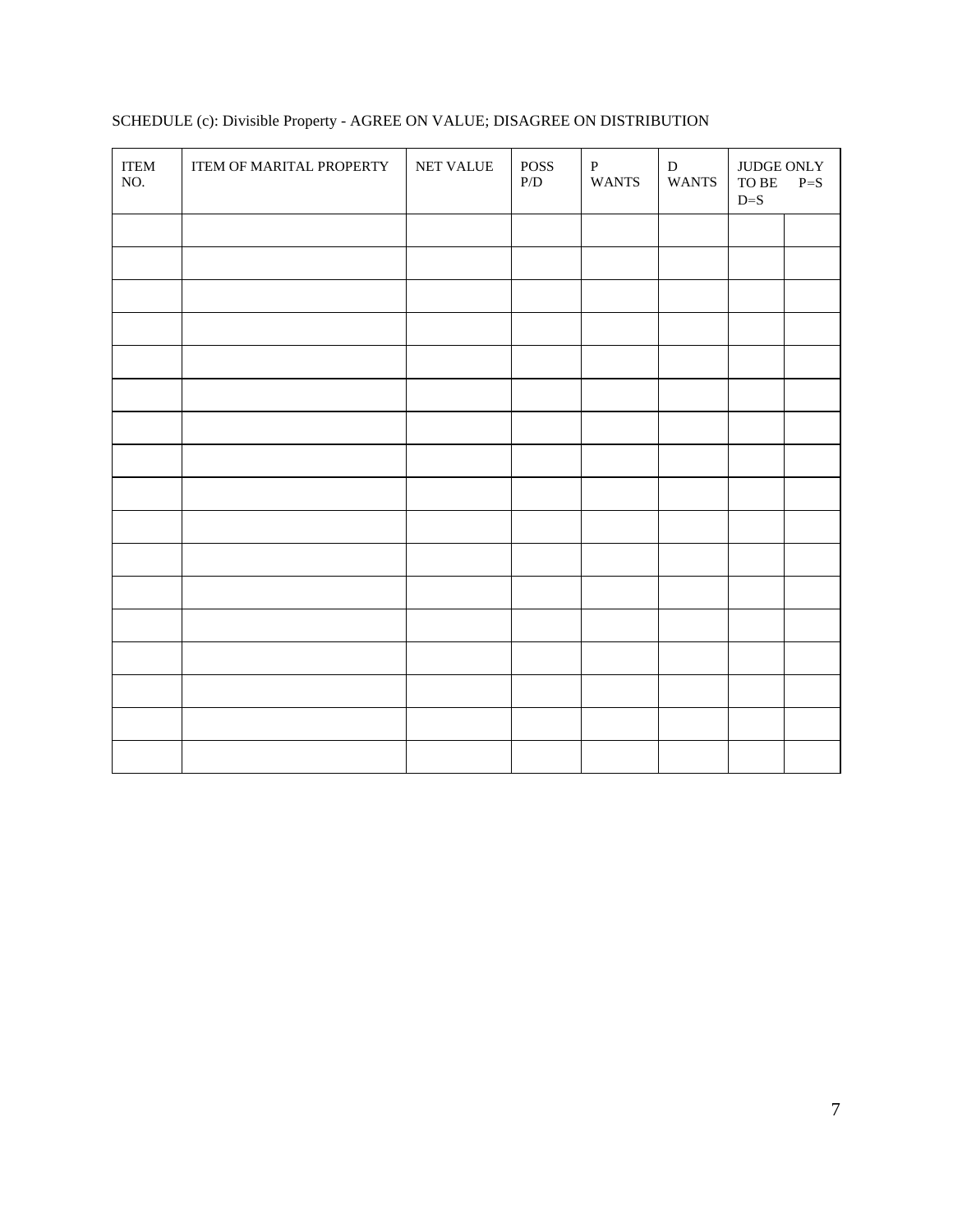| <b>ITEM</b><br>NO. | ITEM OF MARITAL<br><b>PROPERTY</b> | NET VALUE<br>PER P | $\operatorname{NET}$<br><b>VALUE</b><br>PER D | <b>POSS</b><br>$\rm P/D$ | <b>WANTS</b><br>$\rm P/D/B$ | <b>JUDGE ONLY</b><br>$\operatorname{NET}$<br>VALUE PORD | ${\rm TO}$ ${\rm BE}$ |
|--------------------|------------------------------------|--------------------|-----------------------------------------------|--------------------------|-----------------------------|---------------------------------------------------------|-----------------------|
|                    |                                    |                    |                                               |                          |                             |                                                         |                       |
|                    |                                    |                    |                                               |                          |                             |                                                         |                       |
|                    |                                    |                    |                                               |                          |                             |                                                         |                       |
|                    |                                    |                    |                                               |                          |                             |                                                         |                       |
|                    |                                    |                    |                                               |                          |                             |                                                         |                       |
|                    |                                    |                    |                                               |                          |                             |                                                         |                       |
|                    |                                    |                    |                                               |                          |                             |                                                         |                       |
|                    |                                    |                    |                                               |                          |                             |                                                         |                       |
|                    |                                    |                    |                                               |                          |                             |                                                         |                       |
|                    |                                    |                    |                                               |                          |                             |                                                         |                       |
|                    |                                    |                    |                                               |                          |                             |                                                         |                       |
|                    |                                    |                    |                                               |                          |                             |                                                         |                       |
|                    |                                    |                    |                                               |                          |                             |                                                         |                       |
|                    |                                    |                    |                                               |                          |                             |                                                         |                       |
|                    |                                    |                    |                                               |                          |                             |                                                         |                       |
|                    |                                    |                    |                                               |                          |                             |                                                         |                       |
|                    |                                    |                    |                                               |                          |                             |                                                         |                       |

## SCHEDULE D: MARITAL PROPERTY - DISAGREE ON VALUE; DISAGREE ON DISTRIBUTION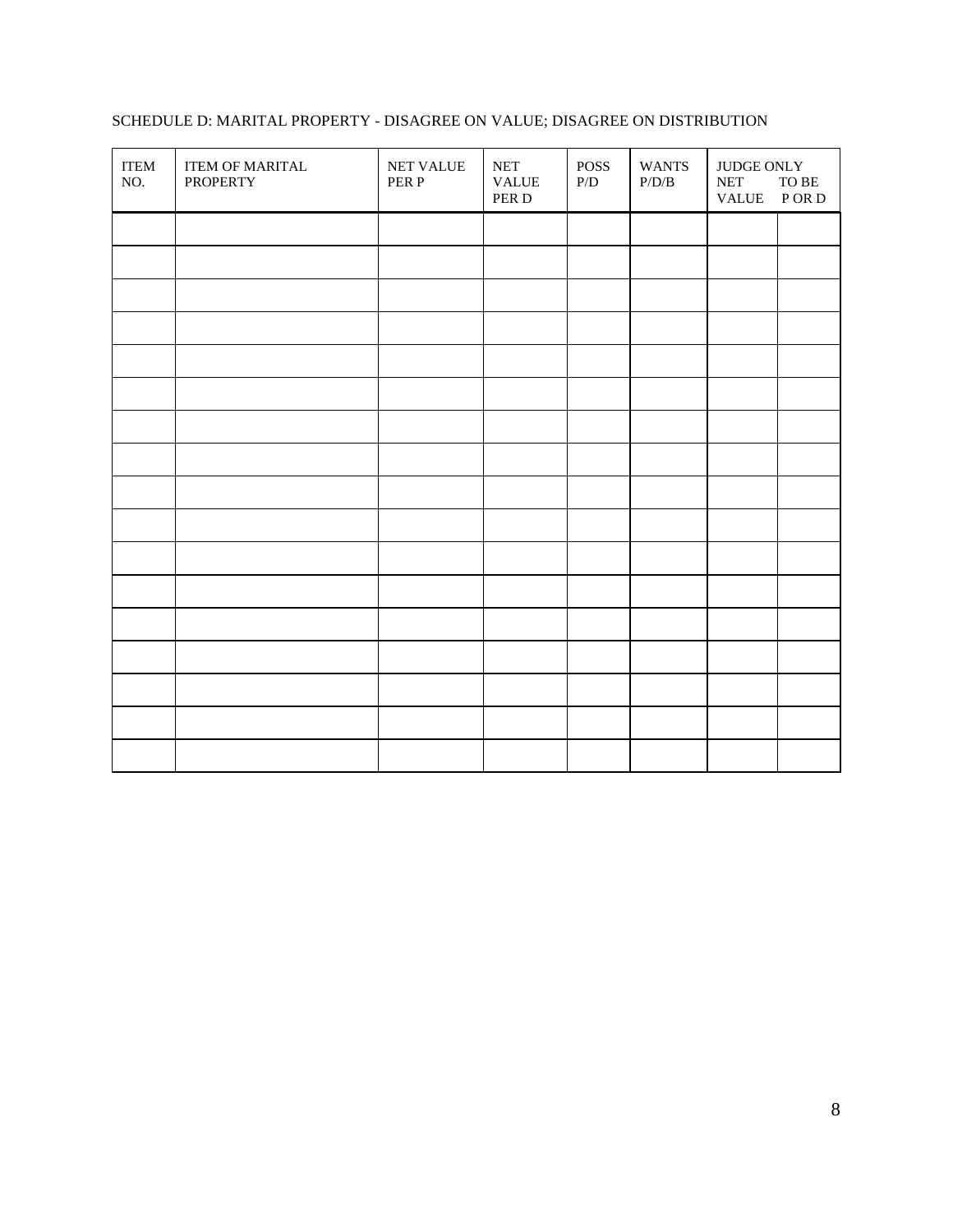| <b>ITEM</b><br>NO. | <b>ITEM OF MARITAL</b><br><b>PROPERTY</b> | NET VALUE<br>PER P | $\operatorname{NET}$<br><b>VALUE</b><br>PER D | <b>POSS</b><br>P/D | <b>WANTS</b><br>$\rm P/D/B$ | JUDGE ONLY<br><b>NET</b><br><b>VALUE</b> | TO BE<br>P OR D |
|--------------------|-------------------------------------------|--------------------|-----------------------------------------------|--------------------|-----------------------------|------------------------------------------|-----------------|
|                    |                                           |                    |                                               |                    |                             |                                          |                 |
|                    |                                           |                    |                                               |                    |                             |                                          |                 |
|                    |                                           |                    |                                               |                    |                             |                                          |                 |
|                    |                                           |                    |                                               |                    |                             |                                          |                 |
|                    |                                           |                    |                                               |                    |                             |                                          |                 |
|                    |                                           |                    |                                               |                    |                             |                                          |                 |
|                    |                                           |                    |                                               |                    |                             |                                          |                 |
|                    |                                           |                    |                                               |                    |                             |                                          |                 |
|                    |                                           |                    |                                               |                    |                             |                                          |                 |
|                    |                                           |                    |                                               |                    |                             |                                          |                 |
|                    |                                           |                    |                                               |                    |                             |                                          |                 |
|                    |                                           |                    |                                               |                    |                             |                                          |                 |
|                    |                                           |                    |                                               |                    |                             |                                          |                 |
|                    |                                           |                    |                                               |                    |                             |                                          |                 |
|                    |                                           |                    |                                               |                    |                             |                                          |                 |
|                    |                                           |                    |                                               |                    |                             |                                          |                 |
|                    |                                           |                    |                                               |                    |                             |                                          |                 |

# SCHEDULE (d): Divisible Property - DISAGREE ON VALUE; DISAGREE ON DISTRIBUTION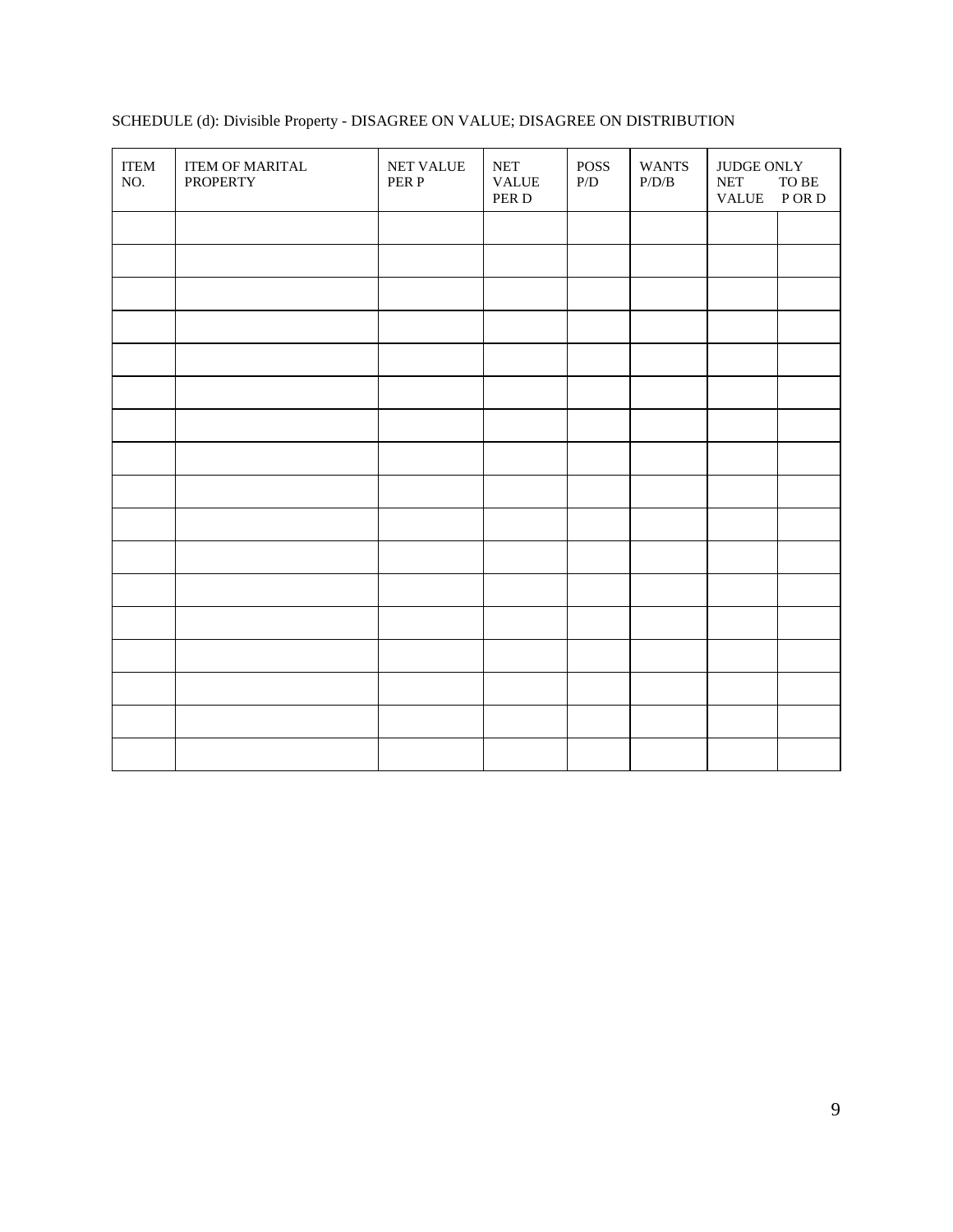# SCHEDULE E: DISAGREE ON WHETHER ITEM IS MARITAL PROPERTY

| $\ensuremath{\mathsf{ITEM}}\xspace$<br>NO. | ITEM OF MARITAL PROPERTY | $\operatorname{NET}$<br><b>VALUE</b><br>PER P | <b>NET</b><br><b>VALUE</b><br>PER D | SHORT STATEMENT<br>OF ISSUE | JUDGE ONLY<br>(IF MARITAL)<br>TO BE<br>$P = S$ | TO BE<br>$D=$ |
|--------------------------------------------|--------------------------|-----------------------------------------------|-------------------------------------|-----------------------------|------------------------------------------------|---------------|
|                                            |                          |                                               |                                     |                             |                                                |               |
|                                            |                          |                                               |                                     |                             |                                                |               |
|                                            |                          |                                               |                                     |                             |                                                |               |
|                                            |                          |                                               |                                     |                             |                                                |               |
|                                            |                          |                                               |                                     |                             |                                                |               |
|                                            |                          |                                               |                                     |                             |                                                |               |
|                                            |                          |                                               |                                     |                             |                                                |               |
|                                            |                          |                                               |                                     |                             |                                                |               |
|                                            |                          |                                               |                                     |                             |                                                |               |
|                                            |                          |                                               |                                     |                             |                                                |               |
|                                            |                          |                                               |                                     |                             |                                                |               |
|                                            |                          |                                               |                                     |                             |                                                |               |
|                                            |                          |                                               |                                     |                             |                                                |               |
|                                            |                          |                                               |                                     |                             |                                                |               |
|                                            |                          |                                               |                                     |                             |                                                |               |
|                                            |                          |                                               |                                     |                             |                                                |               |
|                                            |                          |                                               |                                     |                             |                                                |               |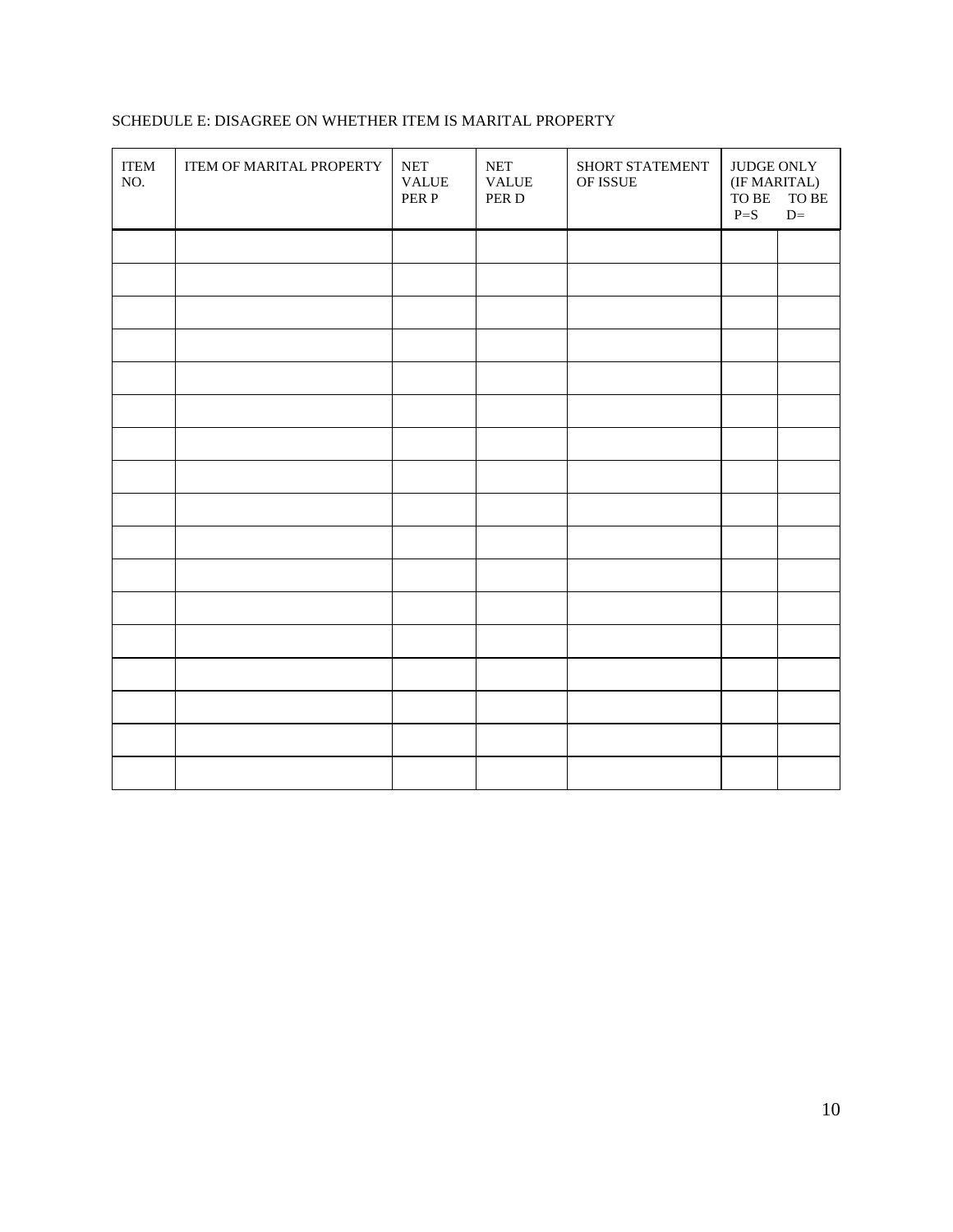| SCHEDULE (e): DISAGREE ON WHETHER ITEM IS MARITAL PROPERTY |  |  |  |
|------------------------------------------------------------|--|--|--|
|                                                            |  |  |  |

| <b>ITEM</b><br>NO. | ITEM OF MARITAL PROPERTY | $\operatorname{NET}$<br><b>VALUE</b><br>PER P | <b>NET</b><br><b>VALUE</b><br>PER D | SHORT STATEMENT<br>OF ISSUE | JUDGE ONLY<br>(IF MARITAL)<br>TO BE<br>${\rm TO}$ ${\rm BE}$<br>$P = S$<br>$D=S$ |  |
|--------------------|--------------------------|-----------------------------------------------|-------------------------------------|-----------------------------|----------------------------------------------------------------------------------|--|
|                    |                          |                                               |                                     |                             |                                                                                  |  |
|                    |                          |                                               |                                     |                             |                                                                                  |  |
|                    |                          |                                               |                                     |                             |                                                                                  |  |
|                    |                          |                                               |                                     |                             |                                                                                  |  |
|                    |                          |                                               |                                     |                             |                                                                                  |  |
|                    |                          |                                               |                                     |                             |                                                                                  |  |
|                    |                          |                                               |                                     |                             |                                                                                  |  |
|                    |                          |                                               |                                     |                             |                                                                                  |  |
|                    |                          |                                               |                                     |                             |                                                                                  |  |
|                    |                          |                                               |                                     |                             |                                                                                  |  |
|                    |                          |                                               |                                     |                             |                                                                                  |  |
|                    |                          |                                               |                                     |                             |                                                                                  |  |
|                    |                          |                                               |                                     |                             |                                                                                  |  |
|                    |                          |                                               |                                     |                             |                                                                                  |  |
|                    |                          |                                               |                                     |                             |                                                                                  |  |
|                    |                          |                                               |                                     |                             |                                                                                  |  |
|                    |                          |                                               |                                     |                             |                                                                                  |  |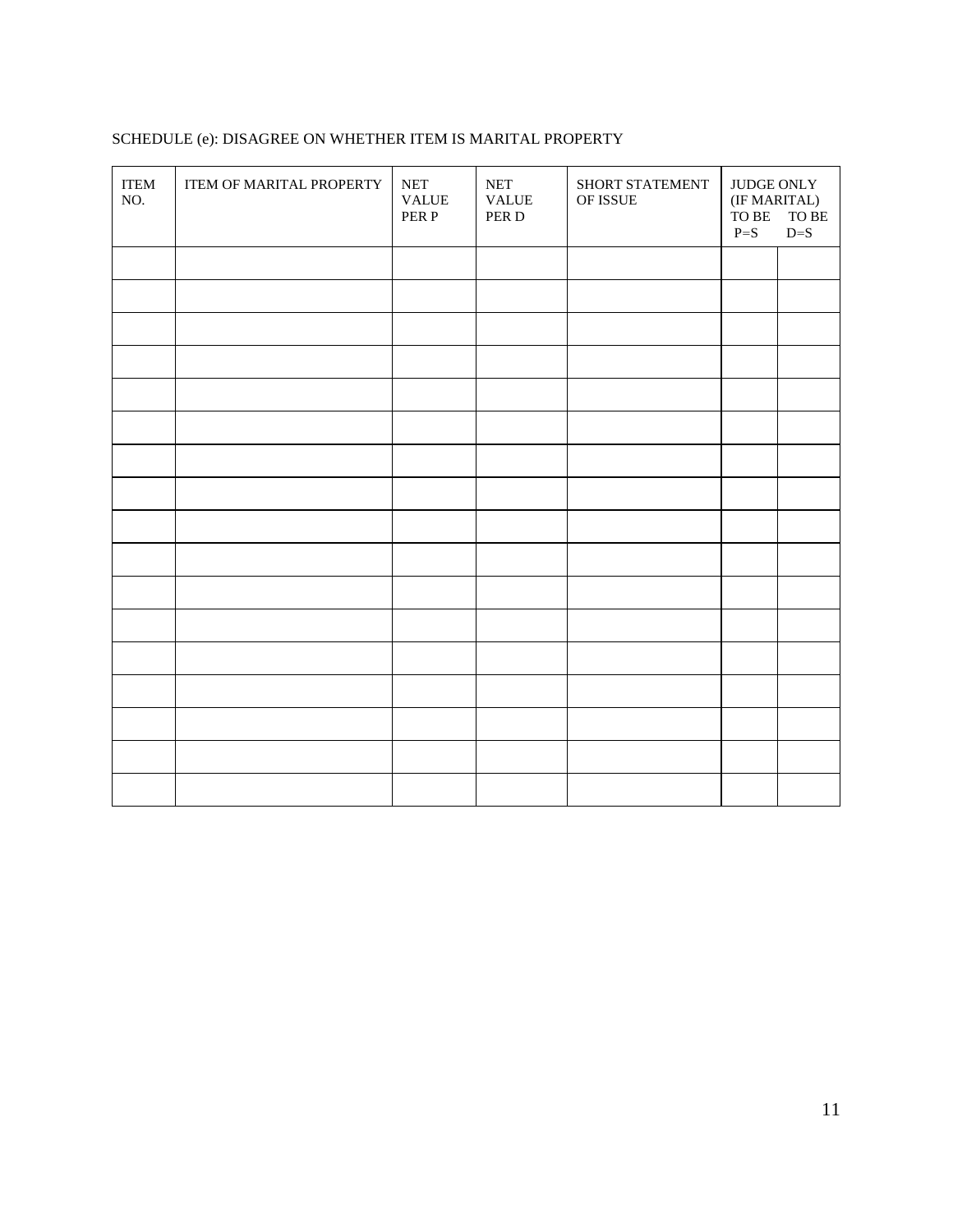### SCHEDULE F: PLAINTIFF'S CONTENTIONS FOR UNEQUAL DIVISION

N.C.G.S.§50-20(c)(1) The income property, and liabilities of each party at the time the division of property is to become effective;

N.C.G.S.§50-20 (c)(2) Any obligation for support arising out of a prior marriage.

 $N.C.G.S.\$ §50-20(c)(3) The duration of the marriage and the age and physical and mental health of both parties;

N.C.G.S.§50-20(c)(4) The need of a parent with custody of a child or children of the marriage to occupy or own the marital residence and to use or own its household effects;

N.C.G.S.§50-20(c)(5) The expectation of pension, retirement, or other deferred compensation rights that are not marital property;

N.C.G.S.§50-20(c)(6) Any equitable claim to, interest in, or direct or indirect contribution made to the acquisition of such marital property by the party not having title, including joint efforts or expenditures and contributions and services, or lack thereof, as a spouse, parent, wage earner or homemaker;

N.C.G.S.§50-20(c)(7) Any direct or indirect contribution made by one spouse to help educate or develop the career potential of the other spouse;

N.C.G.S.§50-20(c)(8) Any direct contribution to an increase in value of separate property which occurs during the course of the marriage;

N.C.G.S.§50-20(c)(9)The liquid or nonliquid character of all marital property;

N.C.G.S.§50-20(c)(10) The difficulty of evaluating any component asset or any interest in a business, corporation or profession, and the economic desirability of retaining such asset or interest, intact and free from any claim or interference by the other party;

N.C.G.S.§50-20(c)(11) The tax consequences to each party;

N.C.G.S. §50-20(c)(11a) Acts of either party to maintain, preserve, develop, or expand; or to waste, neglect devalue or convert such marital property, during the period after separation of the parties and before the time of distribution; and

N.C.G.S. §50-20(c)(12) Any other factor which the court finds to be just and proper.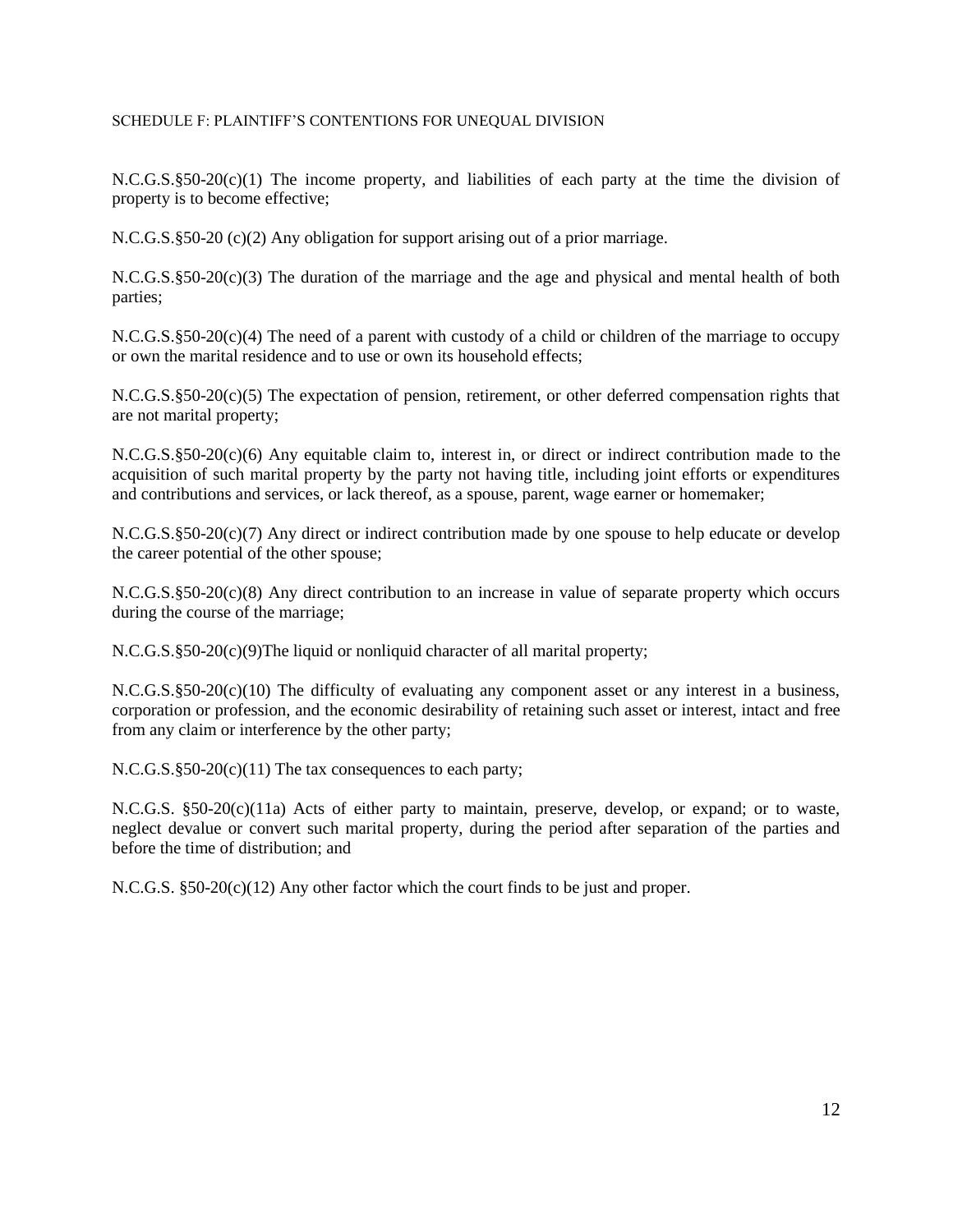### SCHEDULE G: DEFENDANT'S CONTENTIONS FOR UNEQUAL DIVISION

N.C.G.S. §50-20(c)(1) The income, property, and liabilities of each party at the time the division of property is to become effective;

 $N.C.G.S.\$ §50-20(c)(2) Any obligation for support arising out of a prior marriage;

N.C.G.S. §50-20(c)(3) The duration of the marriage and the age and physical and mental health of both parties;

N.C.G.S. §50-20(c)(4) The need of a parent with custody of a child or children of the marriage to occupy or own the marital residence and to use or own its household effects;

N.C.G.S.§50-20(c)(5) The expectation of pension, retirement, or other deferred compensation rights that are not marital property;

N.C.G.S. §50-20(c)(6) Any equitable claim to, interest in, or direct or indirect contribution made to the acquisition of such marital property by the party not having title, including joint efforts or expenditures and contributions and services, or lack thereof, as a spouse, parent, wage earner or homemaker;

N.C.G.S. §50-20(c)(7) Any direct or indirect contribution made by one spouse to help educate or develop the career potential of the other spouse;

N.C.G.S.§50-20(c)(8) Any direct contribution to an increase in value of separate property which occurs during the course of the marriage;

N.C.G.S.§50-20(c)(9) The liquid or nonliquid character of all marital property;

 $N.C.G.S.\$ §50-20(c)(10) The difficulty of evaluating any component asset or any interest in a business, corporation or profession, and the economic desirability of retaining such asset or interest, intact and free from any claim or interference by the other party

N.C.G.S.§50-20(c)(11) The tax consequences to each party;

N.C.G.S. §50-20(c)(11a) Acts of either party to maintain, preserve, develop, or expand; or to waste, neglect devalue or convert such marital property, during the period after separation of the parties and before the time of distribution; and

N.C.G.S. §50-20(c)(12) Any other factor which the court finds to be just and proper.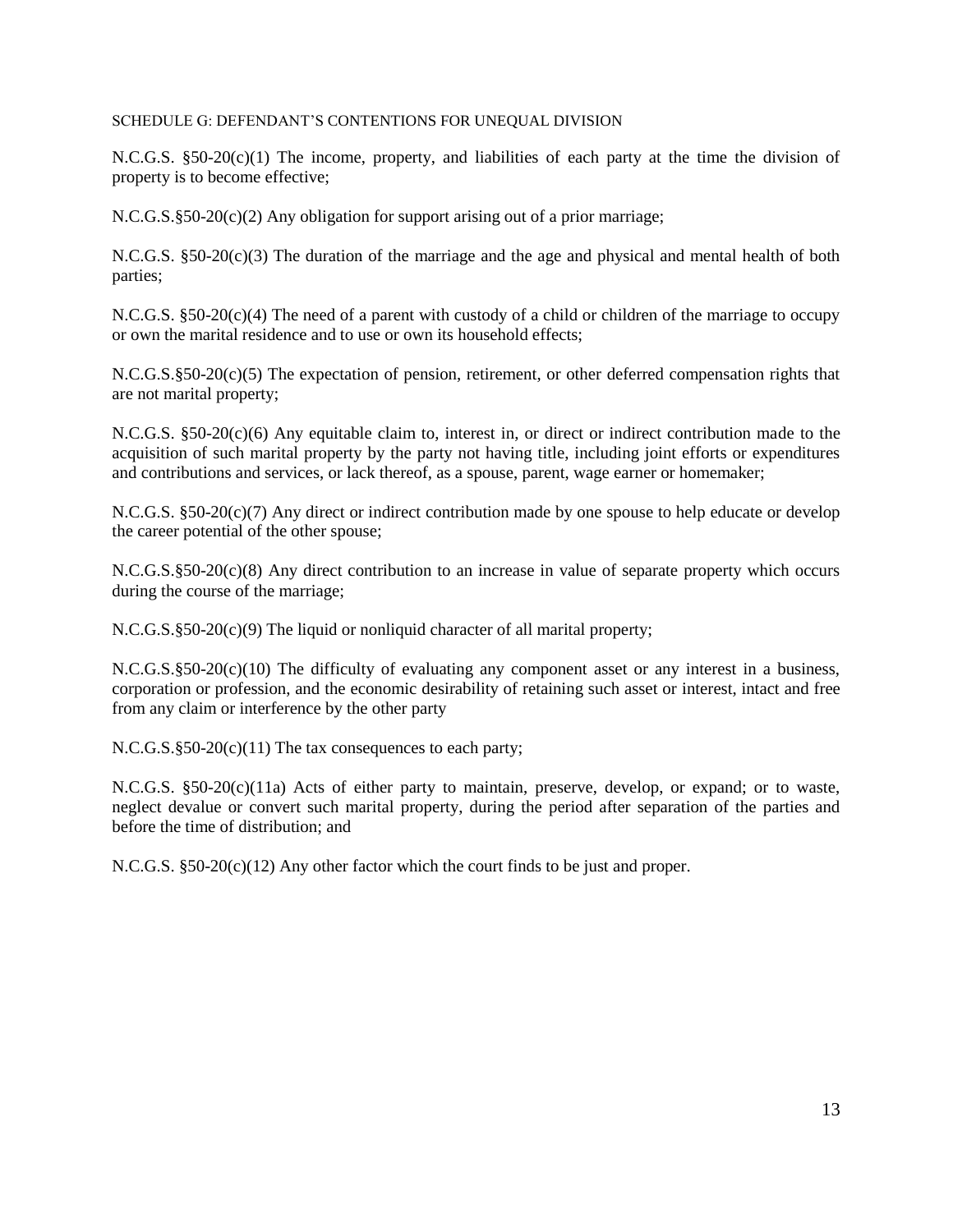# SCHEDULE H: MARITAL DEBTS OF THE PARTIES

| <b>ITEM</b><br>NO. | ITEM OF MARITAL PROPERTY | NET VALUE<br>PER P | $\operatorname{NET}$<br><b>VALUE</b><br>PER D | <b>CURRENT</b><br><b>BALANCE</b> | <b>AMOUNTS</b><br>PAID SINCE<br>DOS DENOTE P |
|--------------------|--------------------------|--------------------|-----------------------------------------------|----------------------------------|----------------------------------------------|
|                    |                          |                    |                                               |                                  |                                              |
|                    |                          |                    |                                               |                                  |                                              |
|                    |                          |                    |                                               |                                  |                                              |
|                    |                          |                    |                                               |                                  |                                              |
|                    |                          |                    |                                               |                                  |                                              |
|                    |                          |                    |                                               |                                  |                                              |
|                    |                          |                    |                                               |                                  |                                              |
|                    |                          |                    |                                               |                                  |                                              |
|                    |                          |                    |                                               |                                  |                                              |
|                    |                          |                    |                                               |                                  |                                              |
|                    |                          |                    |                                               |                                  |                                              |
|                    |                          |                    |                                               |                                  |                                              |
|                    |                          |                    |                                               |                                  |                                              |
|                    |                          |                    |                                               |                                  |                                              |
|                    |                          |                    |                                               |                                  |                                              |
|                    |                          |                    |                                               |                                  |                                              |
|                    |                          |                    |                                               |                                  |                                              |
|                    |                          |                    |                                               |                                  |                                              |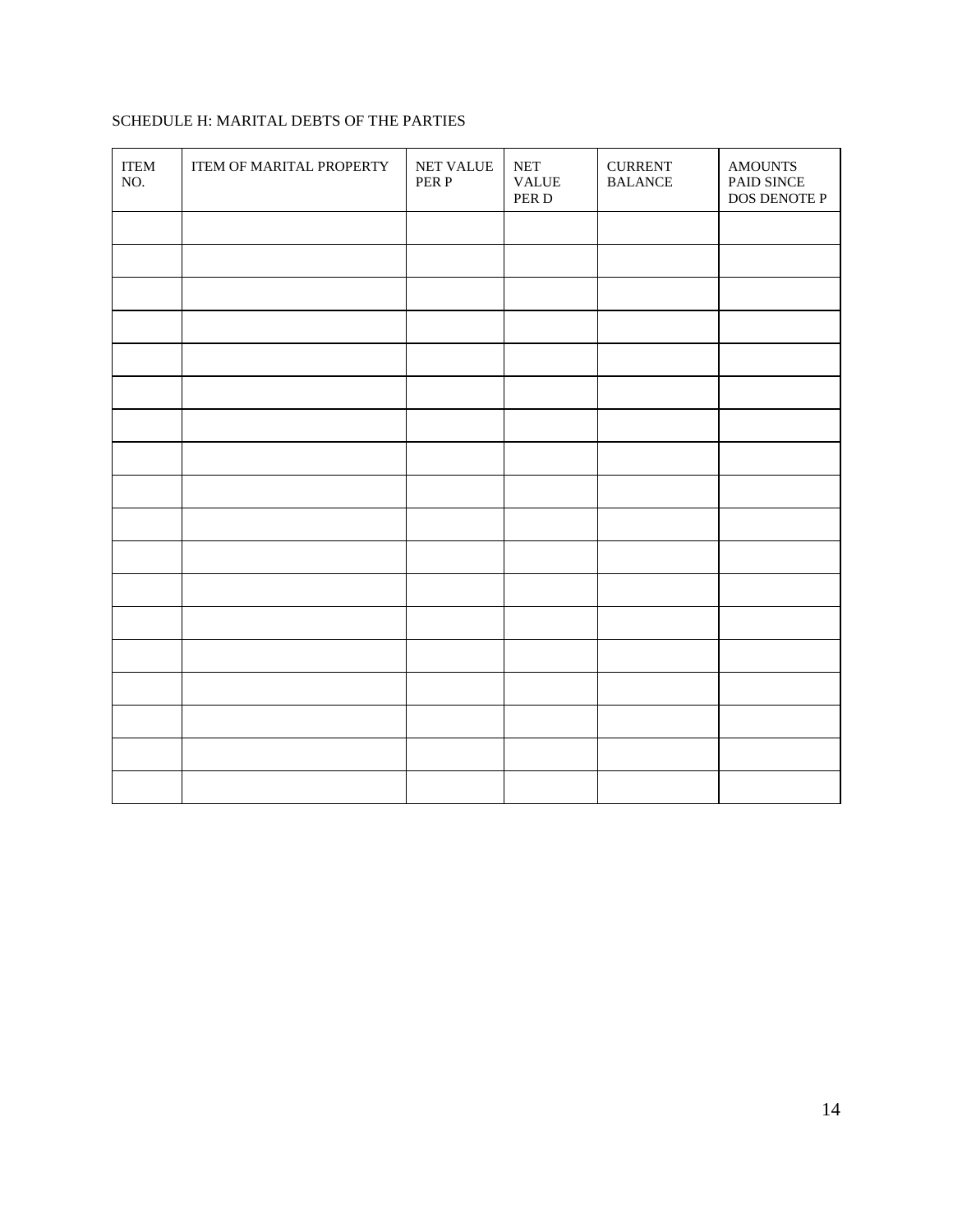# SCHEDULE (h): MARITAL DEBTS OF THE PARTIES

| <b>ITEM</b><br>NO. | ITEM OF MARITAL PROPERTY | NET VALUE<br>PER P | $\operatorname{NET}$<br><b>VALUE</b><br>PER D | <b>CURRENT</b><br><b>BALANCE</b> | <b>AMOUNTS</b><br>PAID SINCE<br>DOS DENOTE P<br>OR ${\bf D}$ |
|--------------------|--------------------------|--------------------|-----------------------------------------------|----------------------------------|--------------------------------------------------------------|
|                    |                          |                    |                                               |                                  |                                                              |
|                    |                          |                    |                                               |                                  |                                                              |
|                    |                          |                    |                                               |                                  |                                                              |
|                    |                          |                    |                                               |                                  |                                                              |
|                    |                          |                    |                                               |                                  |                                                              |
|                    |                          |                    |                                               |                                  |                                                              |
|                    |                          |                    |                                               |                                  |                                                              |
|                    |                          |                    |                                               |                                  |                                                              |
|                    |                          |                    |                                               |                                  |                                                              |
|                    |                          |                    |                                               |                                  |                                                              |
|                    |                          |                    |                                               |                                  |                                                              |
|                    |                          |                    |                                               |                                  |                                                              |
|                    |                          |                    |                                               |                                  |                                                              |
|                    |                          |                    |                                               |                                  |                                                              |
|                    |                          |                    |                                               |                                  |                                                              |
|                    |                          |                    |                                               |                                  |                                                              |
|                    |                          |                    |                                               |                                  |                                                              |
|                    |                          |                    |                                               |                                  |                                                              |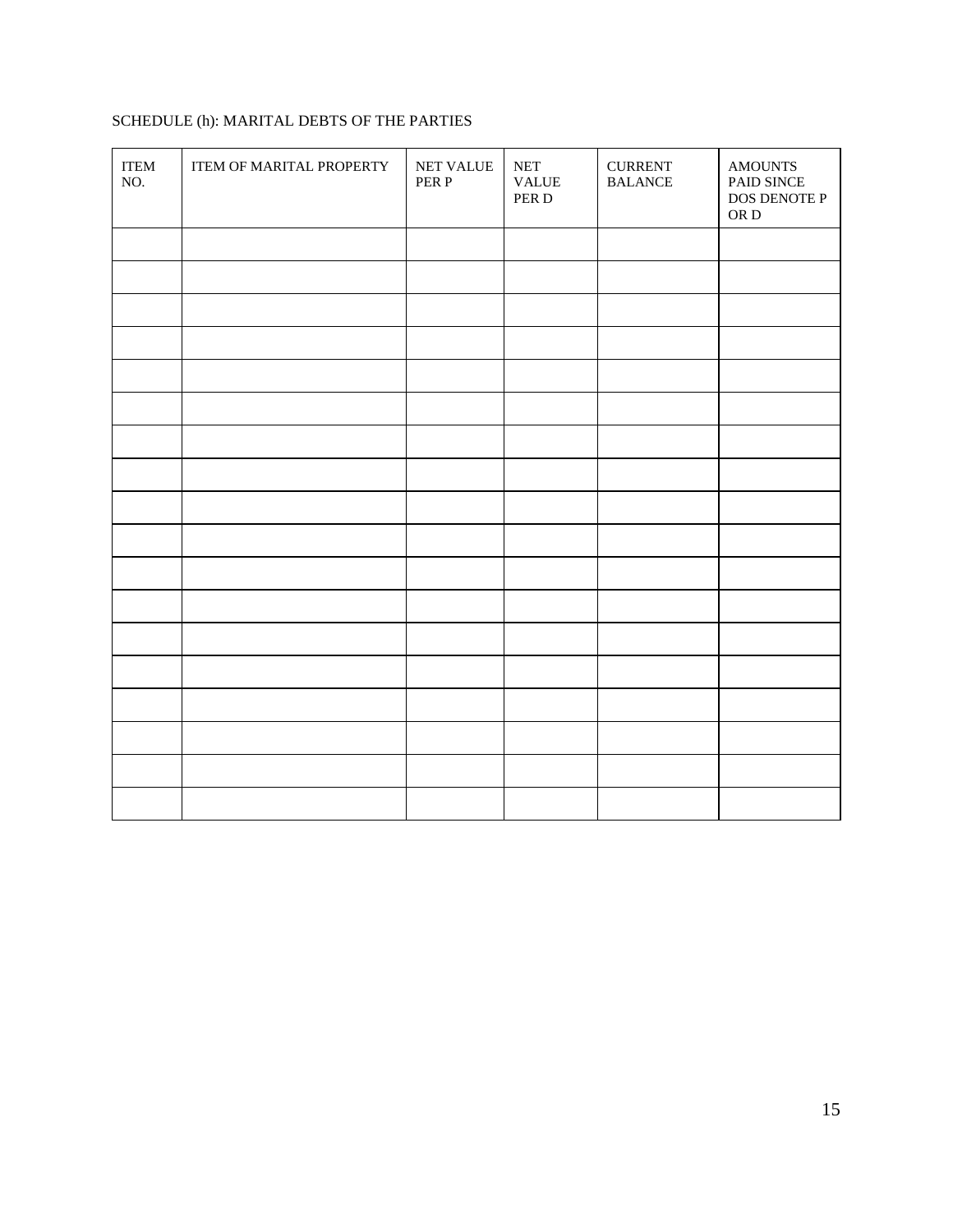# SCHEDULE I: SEPARATE PROPERTY OF THE PARTIES

| <b>ITEM</b><br>NO. | <b>ITEM OF PROPERTY</b> | NET VALUE | POSS.<br>${\bf P}$ OR | $P = S$<br>PROPERTY | $D=S$<br>PROPERT<br>$\mathbf Y$ |
|--------------------|-------------------------|-----------|-----------------------|---------------------|---------------------------------|
|                    |                         |           |                       |                     |                                 |
|                    |                         |           |                       |                     |                                 |
| $\cdot$            |                         |           |                       |                     |                                 |
|                    |                         |           |                       |                     |                                 |
|                    |                         |           |                       |                     |                                 |
|                    |                         |           |                       |                     |                                 |
|                    |                         |           |                       |                     |                                 |
| $\cdot$            |                         |           |                       |                     |                                 |
| $\bullet$          |                         |           |                       |                     |                                 |
|                    |                         |           |                       |                     |                                 |
|                    |                         |           |                       |                     |                                 |
|                    |                         |           |                       |                     |                                 |
|                    |                         |           |                       |                     |                                 |
|                    |                         |           |                       |                     |                                 |
|                    |                         |           |                       |                     |                                 |
| $\bullet$          |                         |           |                       |                     |                                 |
|                    |                         |           |                       |                     |                                 |
|                    |                         |           |                       |                     |                                 |
|                    |                         |           |                       |                     |                                 |
|                    |                         |           |                       |                     |                                 |
|                    |                         |           |                       |                     |                                 |
| $\cdot$            |                         |           |                       |                     |                                 |
|                    |                         |           |                       |                     |                                 |
|                    |                         |           |                       |                     |                                 |
|                    |                         |           |                       |                     |                                 |